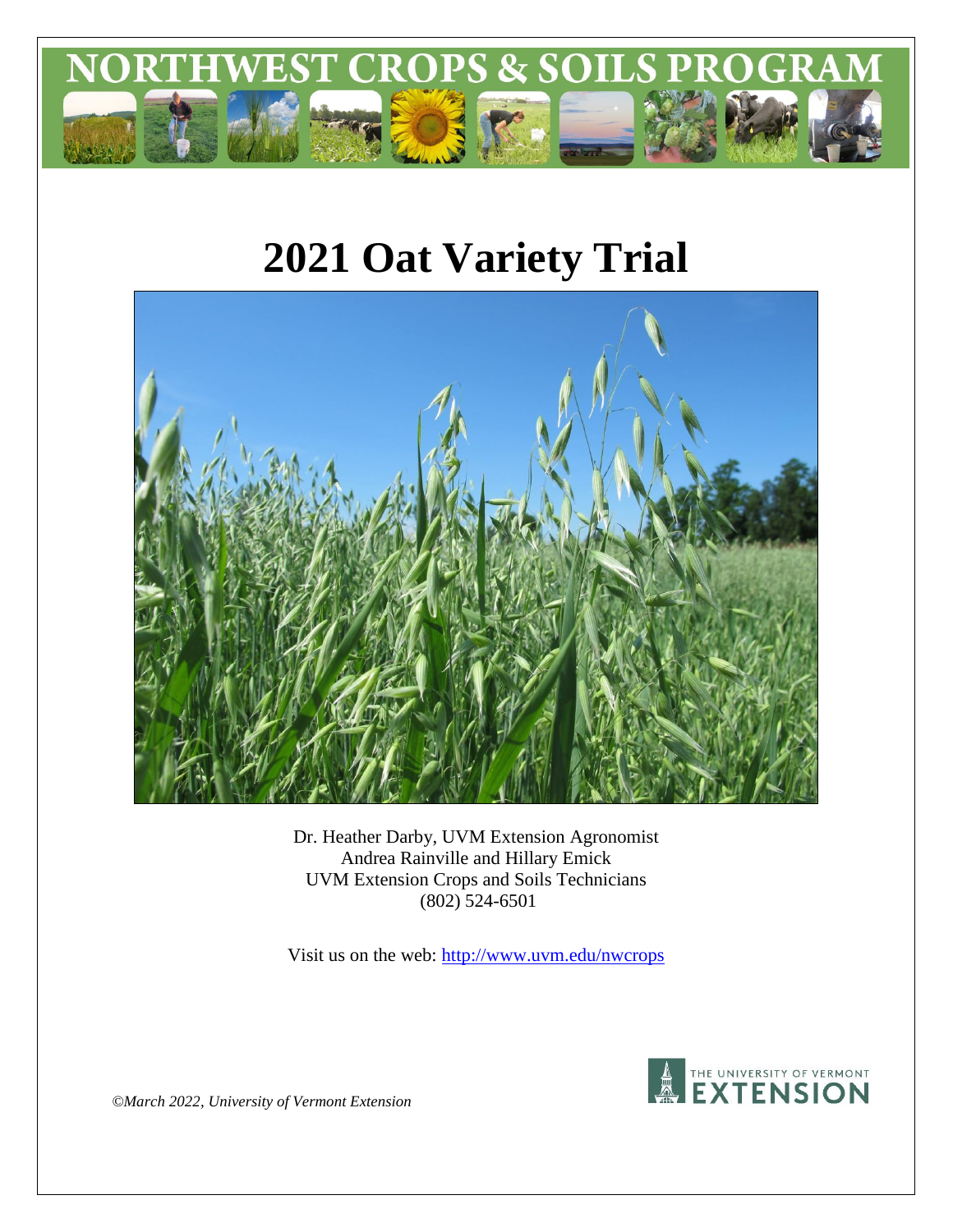#### **2021 OAT VARIETY TRIAL** Dr. Heather Darby, University of Vermont Extension heather.darby[at]uvm.edu

Oats (*Avena sativa* L.) have a long history of production in the Northeast. Although most oats are planted for a cover crop or forage, grain oats are a potential revenue source for farmers. According to the 2017 census, about 80 acres of land in Vermont is cultivated for oat grain production, with an average yield of 1956 lbs. ac<sup>-1</sup>. With the exception of hull-less varieties, oats need to be de-hulled before they can be used for human consumption and even further processing is required to make oatmeal, steel cut oats, or oat flour. Since 2009, the University of Vermont Extension Northwest Crops and Soils Program has conducted oat variety trials to provide yield and quality comparisons for oats grown in Vermont's climate. Varietal selection is one of the most important aspects of crop production and significantly influences yield potential. It is important to remember, however, that the data presented are from replicated research trials from only one location in Vermont and represent only one season. The goal of this project was to evaluate yields and protein of twenty-five oat varieties.

# **MATERIALS AND METHODS**

In 2021, an oat variety performance trial was conducted at Borderview Research Farm in Alburgh, VT. Twenty-five oat varieties were evaluated for yield and quality (Table 1).

| <b>Variety</b>           | <b>Seed source</b>                    |  |
|--------------------------|---------------------------------------|--|
| AAC Richmond             | Semican                               |  |
| AC Gehl                  | Semican                               |  |
| Antigo                   | Albert Lea seed                       |  |
| Betagene                 | Albert Lea seed                       |  |
| Canmore                  | Semican                               |  |
| <b>CDC</b> Orrin         | Semican                               |  |
| Corral                   | Seedway                               |  |
| Deon                     | Albert Lea seed                       |  |
| Ester2020                | Albert Lea seed                       |  |
| Hayden                   | Seedway                               |  |
| Jerry                    | Welter Seed & Honey Co.               |  |
| Jim                      | Welter Seed & Honey Co.               |  |
| Kame                     | Lakeview Organics                     |  |
| Keuka                    | Lakeview Organics                     |  |
| Leonard                  | Lakeview Organics                     |  |
| Marin                    | <b>Atlantic Maritime Heirloom Oat</b> |  |
| MS-19071                 | <b>Meridian Seeds</b>                 |  |
| <b>Pringles Progress</b> | VT heirloom oat                       |  |
| Reins                    | Albert Lea Seed                       |  |

**Table 1. Oat varieties planted in Alburgh, VT, 2021.**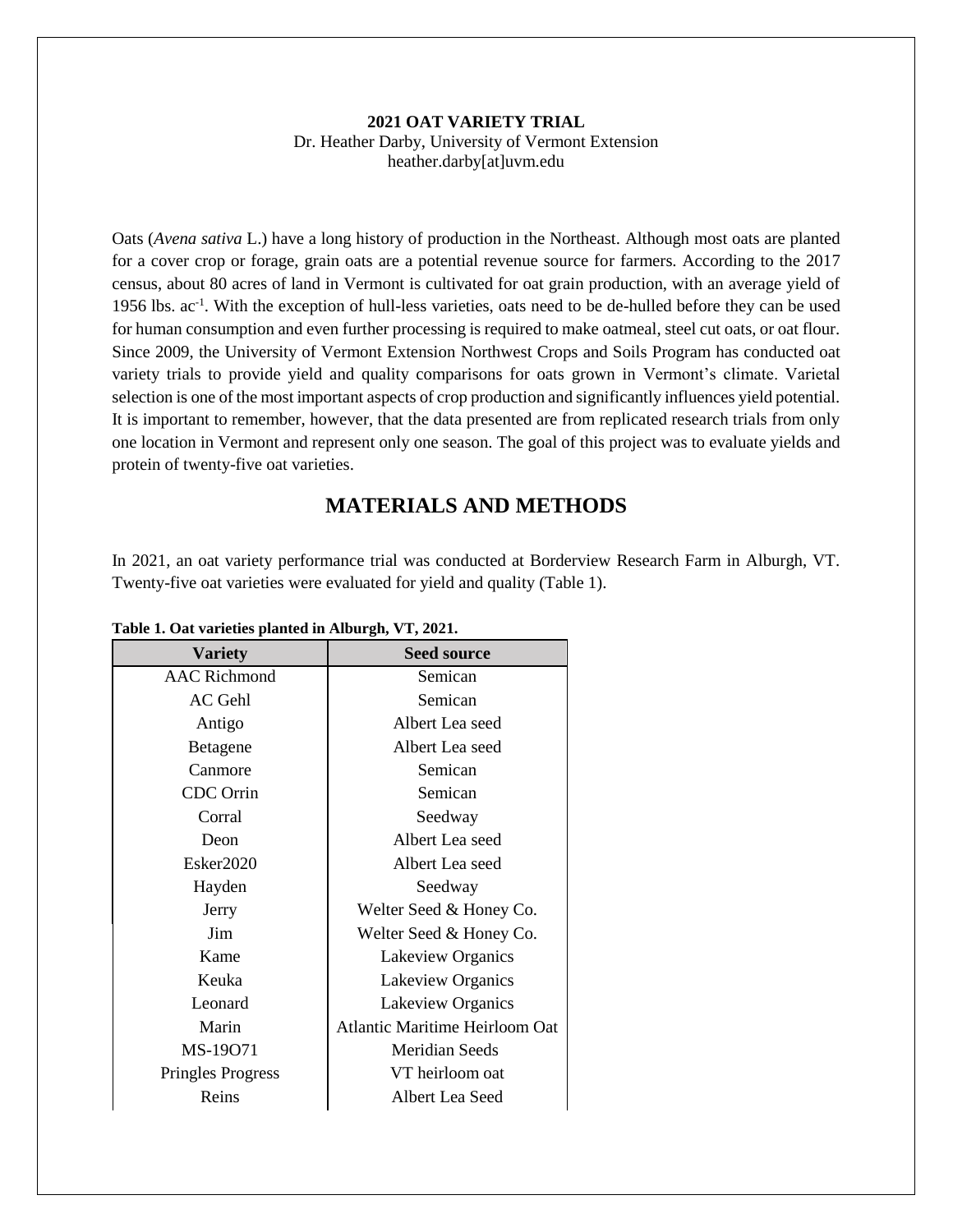| Richmond           | Seedway         |
|--------------------|-----------------|
| Saddle             | Albert Lea Seed |
| Shelby 427         | Albert Lea Seed |
| Streaker (hulless) | Albert Lea Seed |
| Sumo               | Albert Lea Seed |
| VNS (lot# 18-6034) | Seedway         |

The trial was planted at Borderview Research Farm in Alburgh, VT on a Benson rocky silt loam, over shaly limestone, 0 to 3% slope (Table 2). The experimental design was a randomized complete block with four replications. The previous crop was soybeans. The research plots were 5' x 20' and the seedbed was prepared by conventional tillage methods including spring plow, disc and spike tooth harrow. The oats were planted on 9-Apr with 6" row spacing at a rate of 125 lbs.  $ac^{-1}$ .

| <b>Location</b>    | <b>Borderview Research Farm, Alburgh VT</b>                    |
|--------------------|----------------------------------------------------------------|
| Soil type          | Benson rocky silt loam, over shaly limestone,<br>$0-3\%$ slope |
| Previous crop      | Soybeans                                                       |
| Tillage operations | Spring plow, disc, and spike tooth harrow                      |
| Row spacing (in)   | 6                                                              |
| Plot size (ft)     | 5 x 20                                                         |
| Seeding rate       | 125 lbs. $ac^{-1}$                                             |
| Replicates         | 4                                                              |
| Planting date      | $9 - Apr$                                                      |
| Harvest date       | $27-Jul$                                                       |

**Table 2. Agronomic practices for the 2021 oat variety trial, Alburgh, VT.**

On 26-Jul, plant measurements of heights and lodging were taken prior to harvest. Plots were harvested on 27-Jul with an Almaco SPC50 plot combine**.** After combining, oats were cleaned with a small Clipper cleaner (A.T. Ferrell, Bluffton, IN). Harvest moisture was determined for each plot using a Dickey-john Mini GAC moisture and test weight meter. An approximate one-pound grain sample per plot was collected for quality analysis. Quality measurements included standard testing parameters used by commercial mills. Plot samples were ground into flour with hulls on, using the Perten LM3100 Laboratory Mill, and at this time, flour was evaluated for its crude protein content (CP) and mycotoxin levels. Grains were analyzed for CP using the Perten Inframatic 8600 Flour Analyzer. CP is reported at 12% flour moisture. Deoxynivalenol (DON) analysis was analyzed using Veratox DON 5/5 Quantitative test from the NEOGEN Corp. This test has a detection range of 0.5-5 ppm. Samples with DON values greater than 1 ppm are considered unsuitable for human consumption. DON testing was performed on 1 replicate of each variety, and all varieties were below the detectable limit for the test (data not shown).

All data were analyzed using a mixed model analysis where replicates were considered random effects. The Least Significant Difference (LSD) procedure was used to separate cultivar means when the F-test was significant  $(P< 0.10)$ .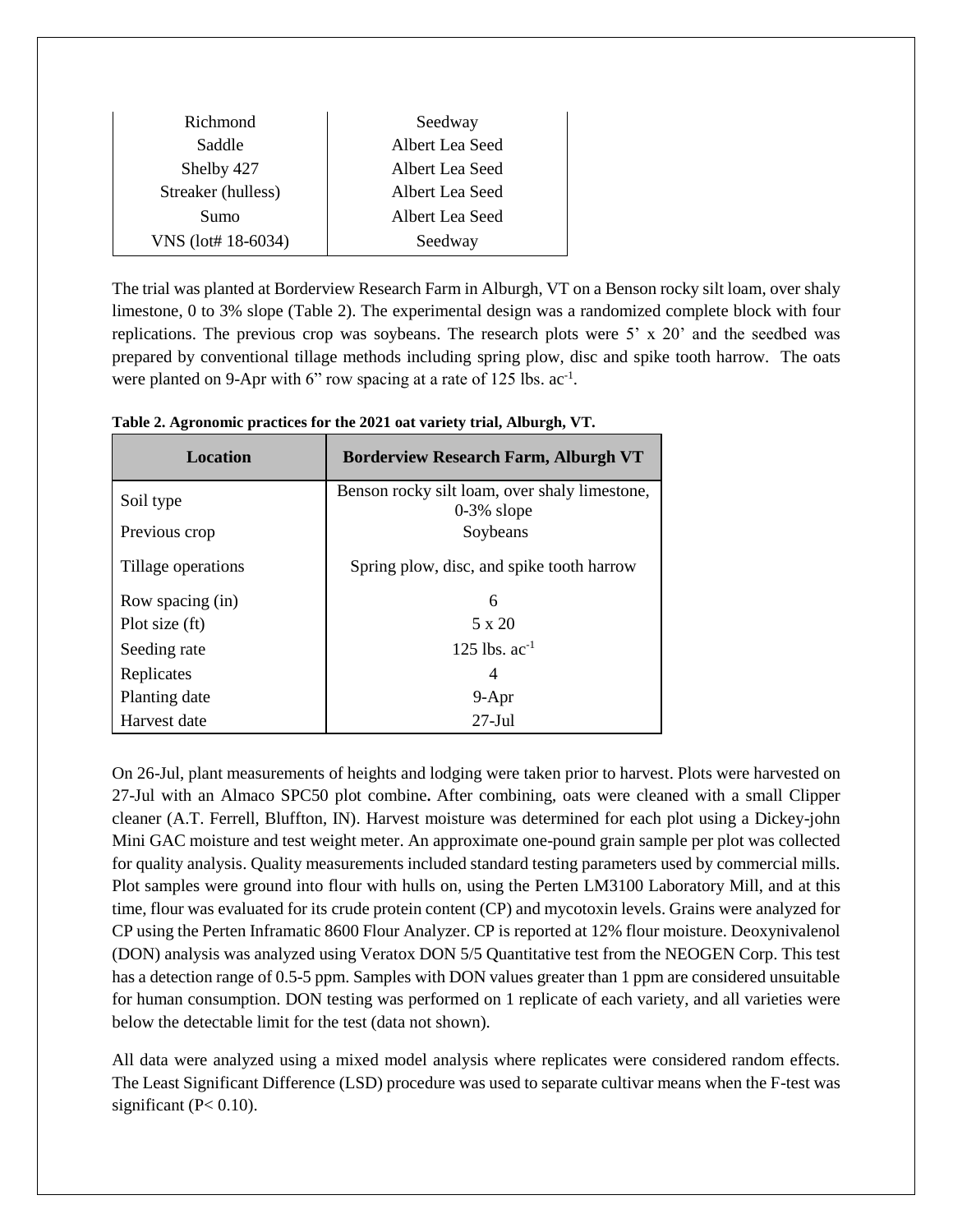Variations in yield and quality can occur because of variations in genetics, soil, weather, and other growing conditions. Statistical analysis makes it possible to determine whether a difference among varieties is real or whether it might have occurred due to other variations in the field. At the bottom of each table a LSD value is presented for each variable (e.g. yield). LSD at the 10% level of probability are shown. Where the difference between two varieties within a column is equal to or greater than the LSD value at the bottom of the column, you can be sure in 9 out of 10 chances that there is a real difference between the two varieties.

In the example, variety A is significantly different from variety C, but not from variety B. The difference between A and B is equal to 725, which is less than the LSD value of 889. This means that these varieties did not differ in yield. The difference between A and C is equal to 1454, which is greater than the LSD value of 889. This means that the yields of these varieties were significantly different from one another. The asterisk indicates that variety B was not significantly lower than the top yielding variety shown in bold.

| <b>Variety</b> | Yield |
|----------------|-------|
| А              | 3161  |
| B              | 3886* |
| C              | 4615* |
| <b>LSD</b>     | 889   |

### **RESULTS**

Weather data was recorded with a Davis Instrument Vantage Pro2 weather station, equipped with a WeatherLink data logger at Borderview Research Farm in Alburgh, VT (Table 3). Temperatures in April, May and June were slightly warmer than normal, resulting in 170 more Growing Degree Days (GDDs) than the 30-year average. Unfortunately, July was quite cool, averaging about 4.3 degrees below the 30-year average and resulting in 134 less growing days than normal. Despite July's cool weather, overall, a total of 3583 GDDs (base 32° F) were accumulated April through July, 36 more than the 30-year normal. Precipitation was well below average from April through July; overall there was about 4.99 inches less rain than normal.

|                                   |       | 2021    |        |         |
|-----------------------------------|-------|---------|--------|---------|
| Alburgh, VT                       | April | May     | June   | July    |
| Average temperature $(^{\circ}F)$ | 48.1  | 58.4    | 70.3   | 68.1    |
| Departure from normal             | 2.52  | $-0.03$ | 2.81   | $-4.31$ |
|                                   |       |         |        |         |
| Precipitation (inches)            | 3.52  | 0.66    | 3.06   | 2.92    |
| Departure from normal             | 0.45  | $-3.1$  | $-1.2$ | $-1.14$ |
|                                   |       |         |        |         |
| Growing Degree Days (32-95°F)     | 497   | 818     | 1149   | 1119    |
| Departure from normal             | 85    | $-1$    | 86     | $-134$  |

**Table 3. Temperature and precipitation summary for Alburgh, VT, 2021.**

Based on weather data from a Davis Instruments Vantage Pro2 with WeatherLink data logger. Historical averages are for 30 years of NOAA data (1981-2010) from Burlington, VT.

Heading date, heights, and lodging were assessed prior to harvest (Table 4). Heading date was observed throughout the month of June and was recorded as the date when 50% of the plot had headed. Oat varieties were significantly different in terms of height and lodging. The average height was 100 cm and ranged from 79.4 cm (*Reins*) to 111 cm (*Richmond*). The top performer, *Richmond* was statistically similar to 7 other varieties (*Canmore, AC Gehl, CDC Orrin, AAC Richmond, VNS, Marin),* and last year's top performer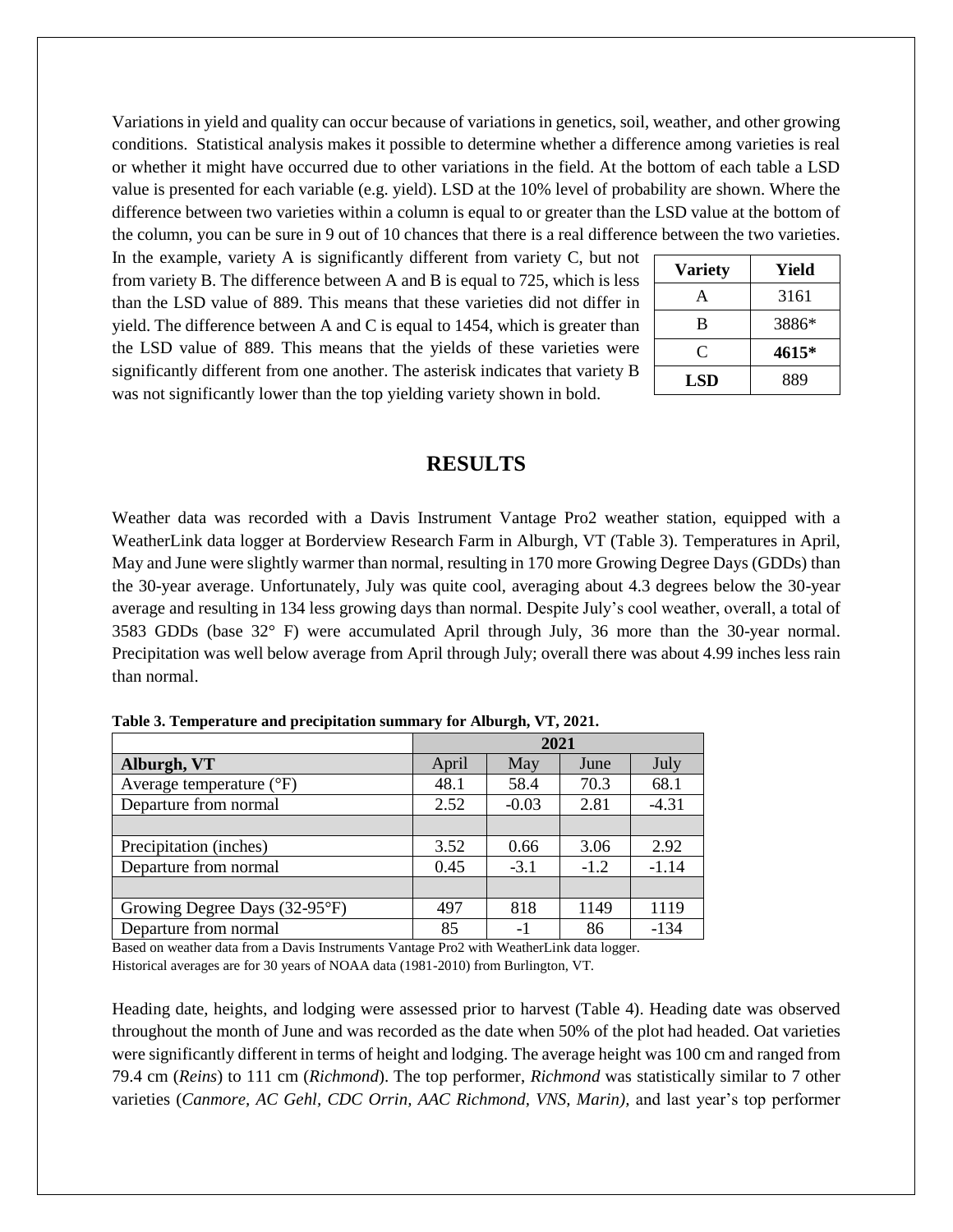*Pringle's Progress)* in terms of height. The average percent lodging was 1.08% and ranged from 0.0% to 3.7% (*Streaker*). There were five varieties that had 0.0% lodging prior to harvest (*Jim, Shelby 427, Reins, Corral, & Saddle).* Additionally, 12 other varieties reported statistically similar lodging as to those that had 0%. Overall, lodging was very low this season.

| <b>Variety</b>           | <b>Heading Date</b> | Height  | Lodging       |
|--------------------------|---------------------|---------|---------------|
|                          |                     | cm      | $\frac{0}{0}$ |
| <b>AAC Richmond</b>      | $11-Jun$            | $109**$ | $0.25*$       |
| AC Gehl                  | 8-Jun               | $111*$  | $1.00*$       |
| Antigo                   | $7-Jun$             | 92      | $1.00*$       |
| Betagene                 | $10-J$ un           | 102     | 2.00          |
| Canmore                  | $10-J$ un           | $111*$  | 2.75          |
| CDC Orrin                | $11-Jun$            | 109*    | $0.75*$       |
| Corral                   | 8-Jun               | 89      | 0.00          |
| Deon                     | $9-Jun$             | 100     | $0.75*$       |
| Esker2020                | $10-J$ un           | 93      | $1.25*$       |
| Hayden                   | $10-J$ un           | 103     | 1.75          |
| Jerry                    | 8-Jun               | 100     | 1.75          |
| Jim                      | $7-Jun$             | 94      | 0.00          |
| Kame                     | 8-Jun               | 90      | $0.75*$       |
| Keuka                    | $10 - Jun$          | 103     | $1.25*$       |
| Leonard                  | $9-Jun$             | 98      | 1.75          |
| Marin                    | 8-Jun               | $107*$  | 1.50          |
| MS-19071                 | $10-J$ un           | 95      | $0.50*$       |
| <b>Pringles Progress</b> | $10 - Jun$          | 106*    | 2.00          |
| Reins                    | $10 - Jun$          | 79      | 0.00          |
| Richmond                 | $12-Jun$            | 111     | $1.00*$       |
| Saddle                   | $7-Jun$             | 94      | 0.00          |
| Shelby 427               | $7-Jun$             | 98      | 0.00          |
| Streaker (hulless)       | 8-Jun               | 102     | 3.75          |
| Sumo                     | $7-Jun$             | 98      | $1.00*$       |
| VNS (lot# 18-6034)       | $13-Jun$            | 107*    | $0.25*$       |
| LSD $(0.10)^{\ddagger}$  | 2.5                 | 6.0     | 1.30          |
| Trial mean               | 9-Jun               | 100     | 1.08          |

**Table 4. Heading date, height and lodging by oat variety prior to harvest, Alburgh, VT, 2021.**

†Treatments with an asterisk (\*) are not statistically different from the top performer, shown in **bold**. ‡LSD; least significant differences at p=0.10.

There were significant differences in harvest and quality measures between varieties (Table 5). The average yield this season was 2833 lbs. ac<sup>-1</sup> and ranged from 1459 lbs. ac<sup>-1</sup> (*Streaker*) to 3561 lbs. ac<sup>-1</sup> (*CDC Orrin*) (Figure 1). However, Streaker's yield was 854 lbs. ac<sup>-1</sup> less than the next lowest yielding variety (Pringles Progress – 2313 lbs. ac<sup>-1</sup>) and not statistically similar to any other variety. The highest yielding variety, *CDC Orrin,* was statistically similar to nine other varieties. The ideal storage moisture for oats is 14% or below. None of the varieties met or were below 14% moisture, all varieties require drying before storage.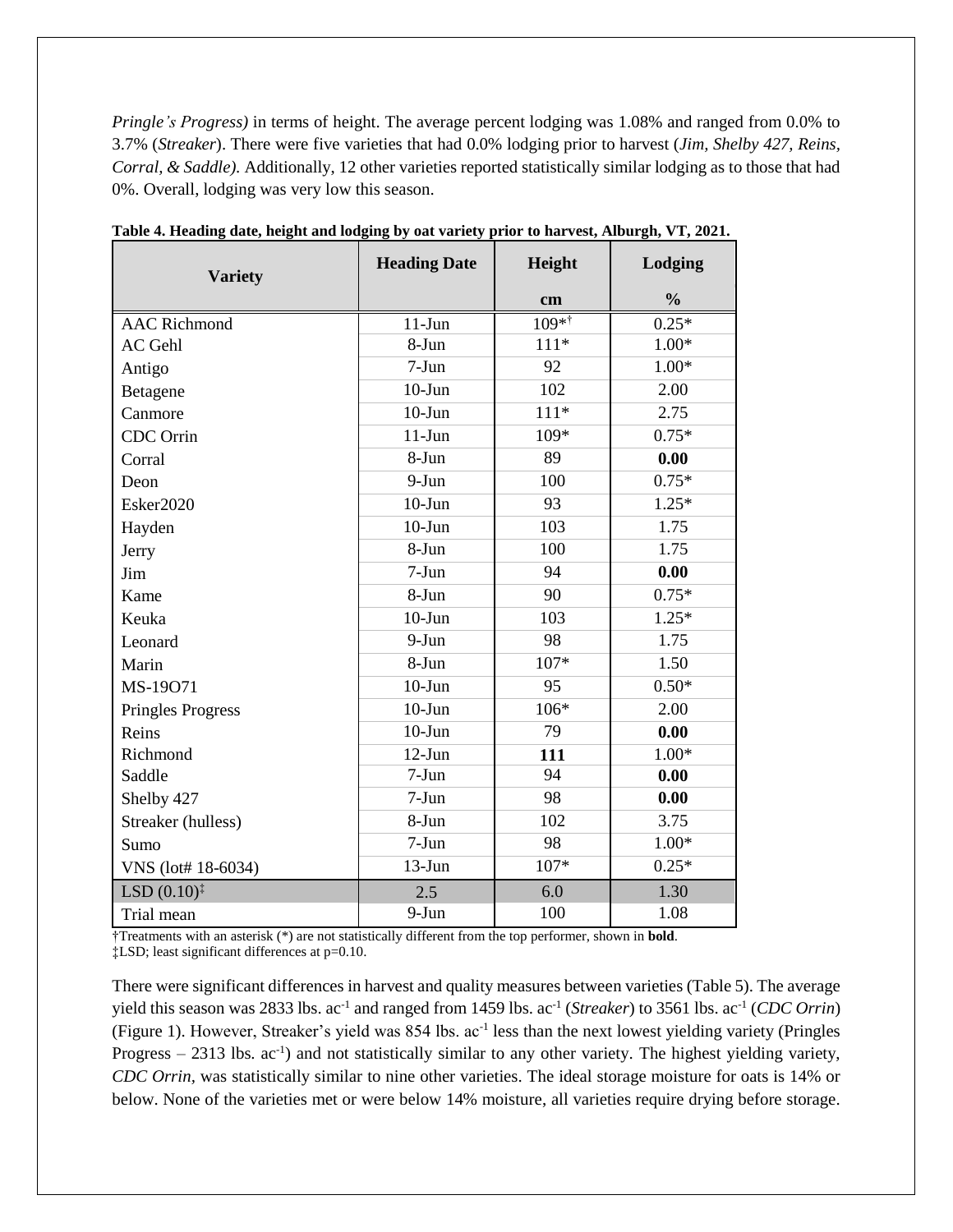Moisture ranged from 14.7% (Kame) to 16.8% (Streaker) with an average harvest moisture of 15.4%. The average test weight was  $33.0$  lbs. bu<sup>-1</sup>, and ranged from  $28.7$  lbs. bu<sup>-1</sup> (CDC Orrin) to  $42.6$  lbs. bu<sup>-1</sup> (*Streaker*). *Streaker,* a hulless oat, had a test weight that was significantly higher than all the other varieties. Fifteen of the twenty-five varieties had a test weight that met or exceeded the industry standard of 32 lbs. bu-1 for oats. The average crude protein was 11.6%. *Streaker* had the highest crude protein 12.8% and was statistically similar to 5 other varieties (Antigo, Sumo, Betagene, Jim and MS19071). It is important to note that *Streaker* is a hulless variety and hence, would have higher crude protein and test weight because the hulls are not present.

| <b>Variety</b>                         | <b>Yield @ 13.5%</b><br>moisture  | <b>Harvest</b><br>moisture | <b>Test weight</b>                | <b>Crude</b><br>protein @<br>12%<br>moisture |
|----------------------------------------|-----------------------------------|----------------------------|-----------------------------------|----------------------------------------------|
|                                        | $\mathbf{lbs.}\ \mathbf{ac}^{-1}$ | $\frac{0}{0}$              | $\mathbf{lbs.}\ \mathbf{bu}^{-1}$ | $\frac{0}{0}$                                |
| <b>AAC Richmond</b>                    | 3167**                            | 15.7                       | 29.6                              | 11.1                                         |
| <b>AC</b> Gehl                         | 2787                              | $15.2*$                    | 31.9                              | 11.5                                         |
| Antigo                                 | 2461                              | $15.3*$                    | 36.5                              | $12.7*$                                      |
| Betagene                               | 2530                              | 15.6                       | 32.4                              | $12.2*$                                      |
| Canmore                                | 3173*                             | $15.2*$                    | 30.0                              | 11                                           |
| CDC Orrin                              | 3562                              | 15.8                       | 28.7                              | 10.6                                         |
| Corral                                 | 3033*                             | $15.3*$                    | 33.1                              | 11.5                                         |
| Deon                                   | 3065*                             | $15.2*$                    | 33.7                              | 11.1                                         |
| Esker2020                              | 3057*                             | $15.0*$                    | 31.5                              | 11.5                                         |
| Hayden                                 | 3085*                             | 16.1                       | 35.0                              | 11.3                                         |
| Jerry                                  | 2748                              | $15.2*$                    | 34.8                              | 11.7                                         |
| Jim                                    | 2686                              | $15.3*$                    | 33.4                              | $12*$                                        |
| Kame                                   | 2837                              | 14.7                       | 33.3                              | 11.7                                         |
| Keuka                                  | 2825                              | 16.1                       | 31.2                              | 11.7                                         |
| Leonard                                | 2537                              | $15.3*$                    | 31.7                              | 11.5                                         |
| Marin                                  | 2471                              | 14.9*                      | 32.1                              | 11.8                                         |
| <b>MS-190T1</b>                        | 3239                              | $15.1*$                    | 31.3                              | $12*$                                        |
| <b>Pringles Progress</b>               | 2314                              | 15.7                       | 32.1                              | 11.5                                         |
| Reins                                  | 3251*                             | 14.8*                      | 35.1                              | 11.2                                         |
| Richmond                               | 2932                              | 15.3                       | 30.4                              | 11.1                                         |
| Saddle                                 | 3344*                             | 15.5                       | 35.1                              | 11.9                                         |
| Shelby 427                             | 2646                              | 15.3                       | 35.3                              | 11.9                                         |
| Streaker (hulless)                     | 1459                              | 16.8                       | 42.6                              | 12.8                                         |
| Sumo                                   | 2878                              | 15.3                       | 36.2                              | $12.5*$                                      |
| VNS (lot# 18-6034)                     | 2740                              | 15.9                       | 31                                | 11                                           |
| LSD $(0.10)$ <sup><math>*</math></sup> | 553.3                             | 0.67                       | 1.42                              | 0.841                                        |
| Trial mean                             | 2833                              | 15.4                       | 33                                | 11.6                                         |

**Table 5. Harvest and quality measures, Alburgh, VT, 2021.**

†Treatments with an asterisk (\*) are not statistically different from the top performer, shown in **bold**. ‡LSD; least significant differences at p=0.10.